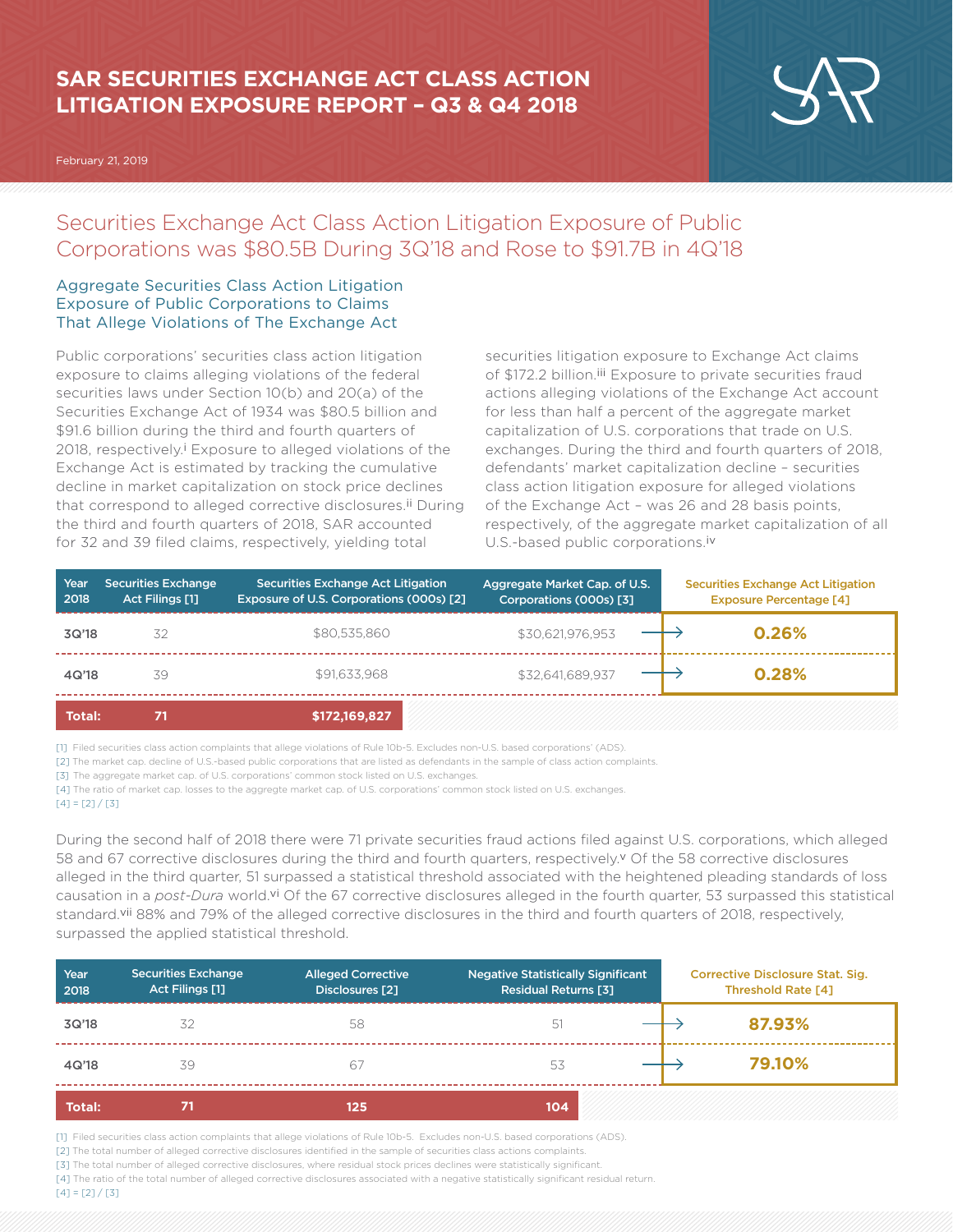#### Securities Exchange Act Class Action Litigation Exposure of Large Cap Corporationsvill

The Securities Exchange Act class action litigation exposure of large cap corporations was \$71.5 billion during the third quarter and it increased by 14.7% to \$82.0 billion during the fourth quarter of 2018.<sup>ix</sup> There were 13 and 19 large cap corporations sued for alleged violations of the Exchange Act during the third and fourth quarters of 2018, respectively. Securities Exchange Act class action litigation exposure of large cap corporations during the second half of 2018 amounted to \$153.5 billion.

The aggregate market capitalization of U.S.-based large cap corporations, according to the market capitalization range of the S&P 500® Index during the third and fourth quarters of 2018, was \$28.3 and \$30.3 trillion, respectively. During the third and fourth quarters of 2018, defendants' securities class action litigation exposure to alleged violations of the Exchange Act was 25 and 27 basis points of the aggregate market capitalization of all large cap corporations that trade on U.S. exchanges.

|  |  |  |  |  |  | - Securities Exchange Act Class Action Litigation Exposure of Large Caps |
|--|--|--|--|--|--|--------------------------------------------------------------------------|
|--|--|--|--|--|--|--------------------------------------------------------------------------|

| Year<br>2018 | No. of Defendant<br><b>Corporations</b> | Defendants' 10b-5<br>Exposure (000s) | Aggregate Market Cap. of<br>Large Caps (000s) | <b>Securities Exchange Act Litigation</b><br><b>Exposure Percentage for Large Caps</b> |
|--------------|-----------------------------------------|--------------------------------------|-----------------------------------------------|----------------------------------------------------------------------------------------|
| 3Q'18        |                                         | \$71.498.615                         | \$28,328,513,480                              | 0.25%                                                                                  |
| 4Q'18        | 19                                      | \$81,977,660                         | \$30,320,314,135                              | 0.27%                                                                                  |

### Securities Exchange Act Class Action Litigation Exposure of Mid Cap Corporations<sup>x</sup>

The Securities Exchange Act class action litigation exposure of mid cap corporations was \$6.6 billion during the third quarter and it increased by 25.1% to \$8.3 billion during the fourth quarter of 2018.<sup>xi</sup> There were 9 and 10 mid cap corporations sued for alleged violations of the Exchange Act during the third and fourth quarters of 2018, respectively. Securities Exchange Act class action litigation exposure of mid cap corporations during the second half of 2018 amounted to \$14.9 billion. The aggregate market

capitalization of US-based mid cap corporations, according to the market capitalization range of the S&P MidCap 400® Index during the third and fourth quarters of 2018, was approximately \$1.6 trillion for each of the two three-month periods. During the third and fourth quarters of 2018, defendants' securities class action litigation exposure to alleged violations of the Exchange Act was 42 and 53 basis points of the aggregate market capitalization of all mid cap corporations that trade on U.S. exchanges.

|              | OCCATING EVAINING ACT CROSS ACTION ENGRION EXPOSURE OF FINE COPS |                                      |                                             |                                                                                      |  |
|--------------|------------------------------------------------------------------|--------------------------------------|---------------------------------------------|--------------------------------------------------------------------------------------|--|
| Year<br>2018 | No. of Defendant<br>Corporations                                 | Defendants' 10b-5<br>Exposure (000s) | Aggregate Market Cap. of<br>Mid Caps (000s) | <b>Securities Exchange Act Litigation</b><br><b>Exposure Percentage for Mid Caps</b> |  |
| 3Q'18        |                                                                  | \$6.635.913                          | \$1,563,792,425                             | 0.42%                                                                                |  |
| 4Q'18        | 10                                                               | \$8,301,289                          | \$1,575,924,577                             | 0.53%                                                                                |  |

### Securities Exchange Act Class Action Litigation Exposure of Mid Caps